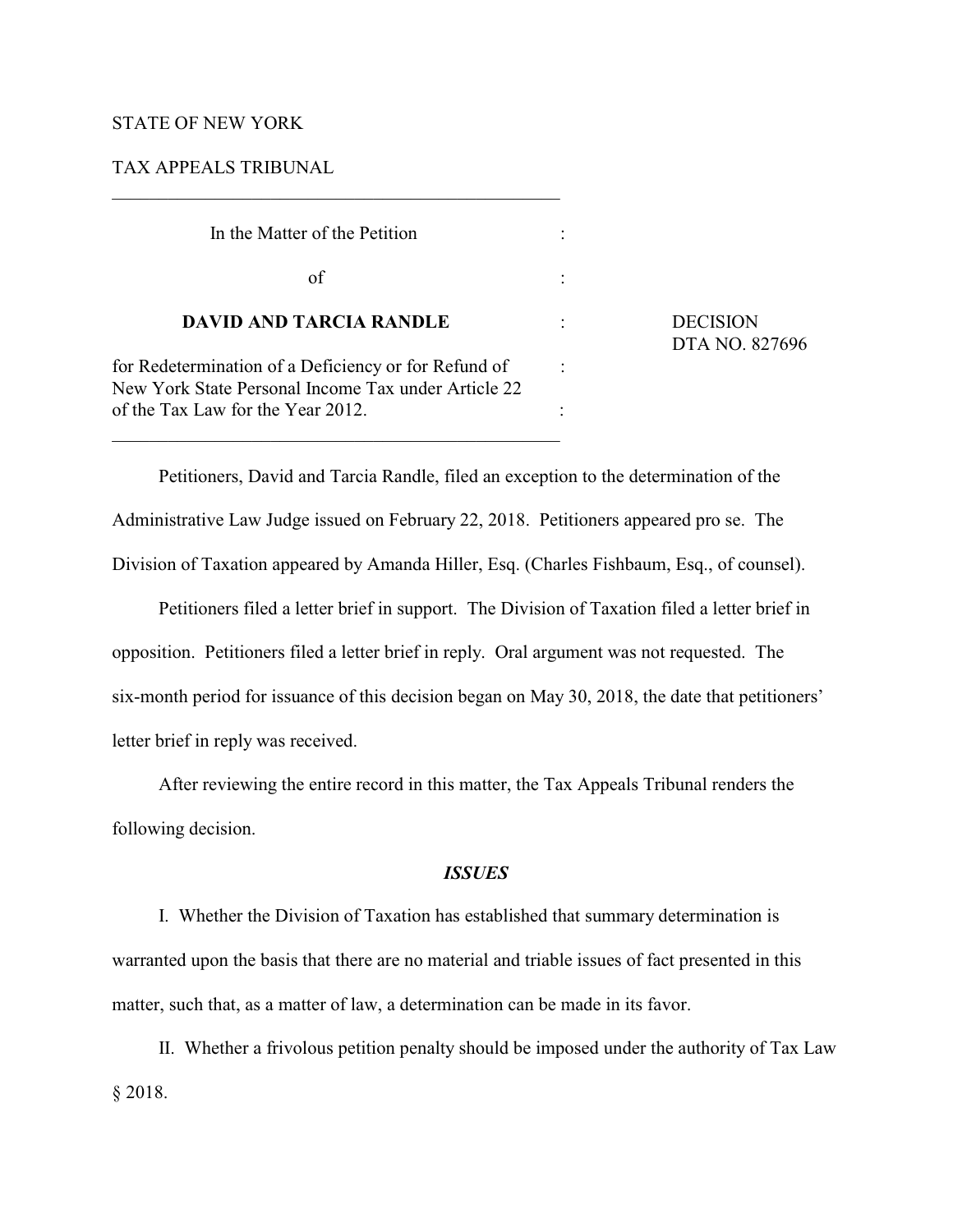#### *FINDINGS OF FACT*

We find the facts as determined by the Administrative Law Judge, except for findings of fact 3, 7 and 8, which we have modified for clarity and to more accurately reflect the record. The Administrative Law Judge's findings of fact and the modified findings of fact are set forth below.

1. On or about March 4, 2013, petitioners, David and Tarcia Randle, filed a joint New York Resident Income Tax Return (form IT-201), for the tax year 2012. On said return, petitioners reported \$2,724.00 in wage income, \$100.00 in taxable interest income, \$13,995.00 in taxable social security benefits, and \$38,606.00 in income from a discharge of student loan indebtedness.

2. On or about April 28, 2014, petitioners filed a joint amended resident income tax return (form IT-201-X) for the tax year 2012 and claimed a New York subtraction of \$11,100.00 on line 30 of the amended return for contributions to New York's 529 college savings program (529 Program), and requested a tax refund of \$560.00.

3. Subsequent to the filing of the amended return, the Division of Taxation (Division) selected petitioners' 2012 income tax filing for review. The auditor assigned submitted an audit program request with the 529 Program for tax year 2012. This audit program compares all contributions made to the 529 Program for the given tax year to all taxpayers' claims of contributions to the 529 Program on their tax filings for the given tax year. The result of the completed audit program indicates that neither petitioner made contributions to the 529 Program in tax year 2012 or held a 529 Program account. The Division issued a statement of proposed audit changes with its findings to petitioners on November 18, 2015.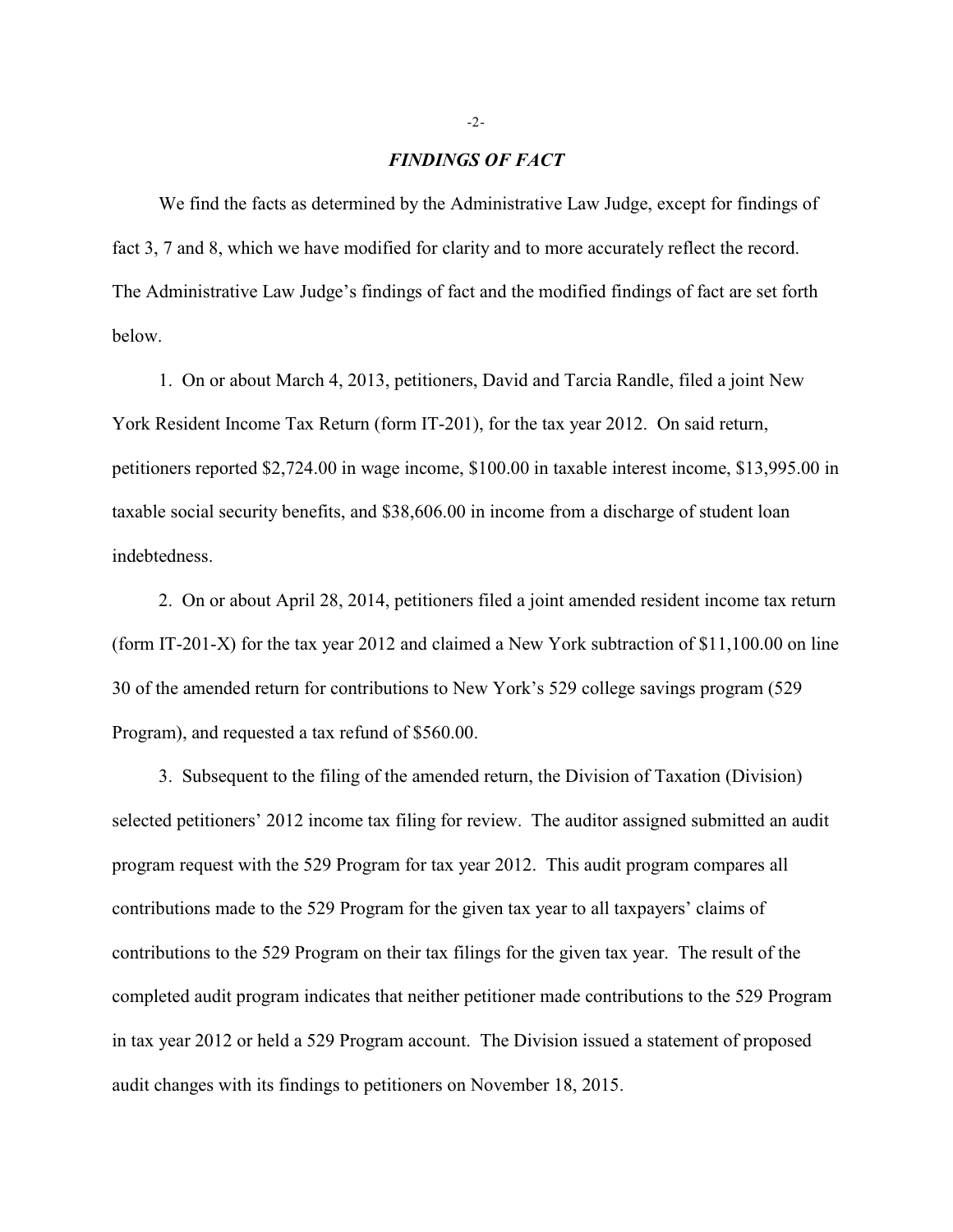4. On January 13, 2016, the Division issued a notice of deficiency to petitioners for the year 2012, asserting \$480.00 in additional tax due, plus interest, based upon the disallowance of the 529 Program contribution claimed on the amended return.

5. Following a conciliation conference in the Division's Bureau of Conciliation and Mediation Services, a conciliation order was issued on June 3, 2016 sustaining the notice of deficiency.

6. On June 15, 2016, petitioners filed a petition with the Division of Tax Appeals, which alleged as follows:

"There is no law requiring me to pay taxes. Therefore I do not have a debt. Please grant (\$1,500) for the years of inconvenience."

7. On October 25, 2017, following the filing of the Division's answer to the petition, the Division filed a motion for summary determination in its favor. In support of the motion, the Division asserted that petitioners' arguments are without merit, noting that the Internal Revenue Code and the Tax Law impose tax on the taxable income of New York residents. The Division asserted that the notice of deficiency was proper because petitioners did not make contributions to a 529 Program, and petitioners' argument that they do not owe tax is frivolous and justifies imposition of a penalty pursuant to Tax Law § 2018.

8. In response to the Division's motion, petitioners alleged that the there is no law imposing an income tax on them and claimed that the notice of deficiency is an illegal debt. Petitioners also attached copies of HJR 192 and a copy of the 13th Amendment to the United States Constitution. Petitioners did not attempt to explain how either of these documents are relevant to this proceeding or how these authorities affect their tax liability. Petitioners did not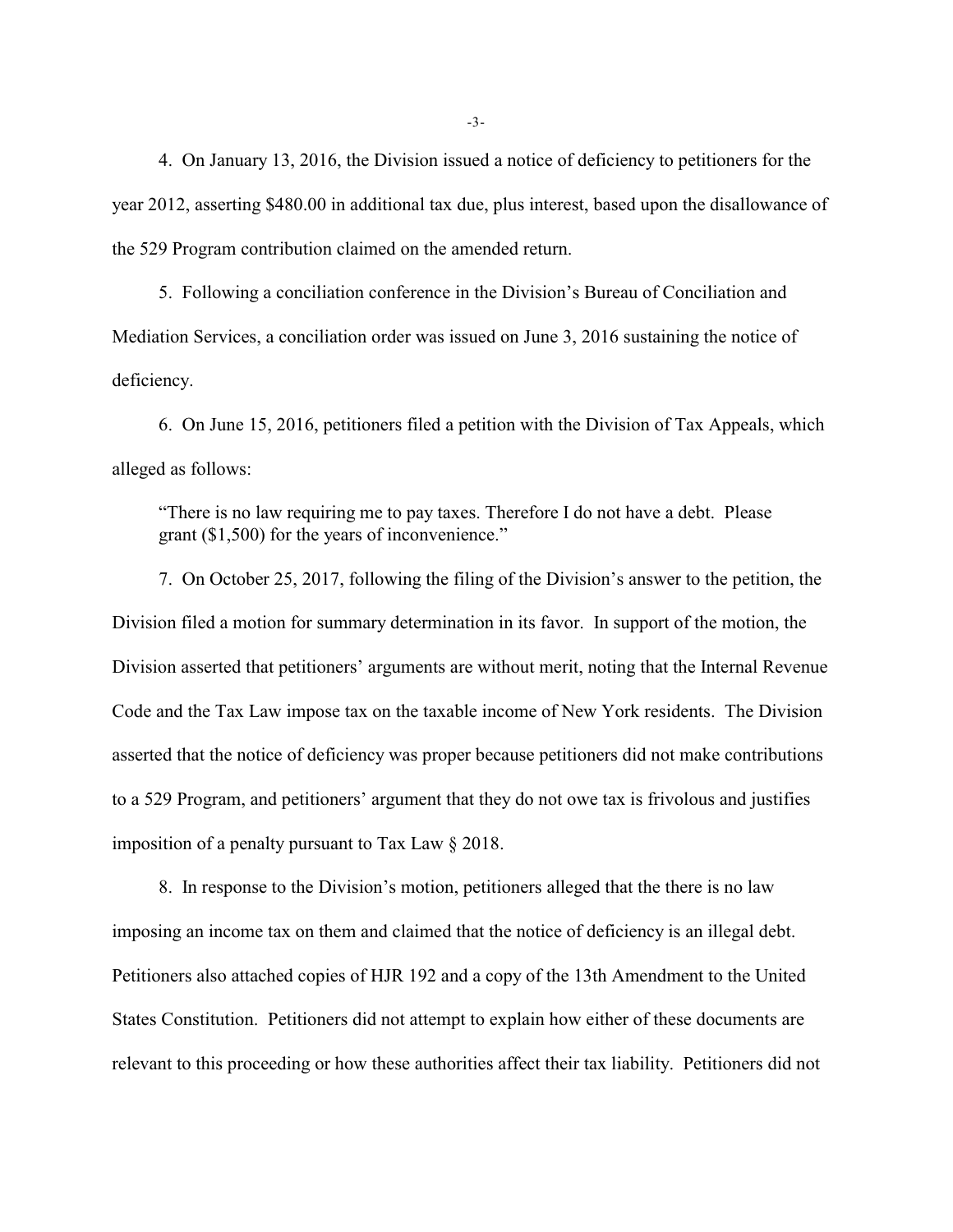challenge the disallowance of the claimed 529 Program contribution with any material evidence demonstrating that such a contribution was actually made.

## *THE DETERMINATION OF THE ADMINISTRATIVE LAW JUDGE*

The Administrative Law Judge began his determination by reviewing the standards for the granting of a motion for summary determination. He noted that a proponent of a motion for summary determination must provide sufficient evidence to establish entitlement to judgment as a matter of law and that such a motion should be denied if material facts are in dispute or arguable. According to the Administrative Law Judge, the opponent of a motion for summary determination must come forward with evidentiary proof in admissible form to require a trial of questions of material fact. The Administrative Law Judge determined that the Division had presented sufficient evidence to establish that there were no triable issues of fact and that petitioners had failed to submit any credible evidence to dispute the facts as set forth in the Division's motion papers and thus raised no material issue of fact requiring a hearing.

Next, in determining whether summary determination should be granted to the Division as a matter of law, the Administrative Law Judge reviewed the Tax Law definitions of taxable income and adjusted gross income and the Tax Law requirement to pay tax on income. He determined that petitioners' income is, indeed, subject to taxation and that petitioners were liable for the income tax asserted as due in the January 13, 2016 notice of deficiency. Having found petitioners' contention that there is no law requiring them to pay income taxes incorrect, he granted the Division's motion for summary determination.

Finally, the Administrative Law Judge reviewed the Tax Law provisions relating to the imposition of a frivolous penalty. He found petitioners' argument that the Tax Law does not

-4-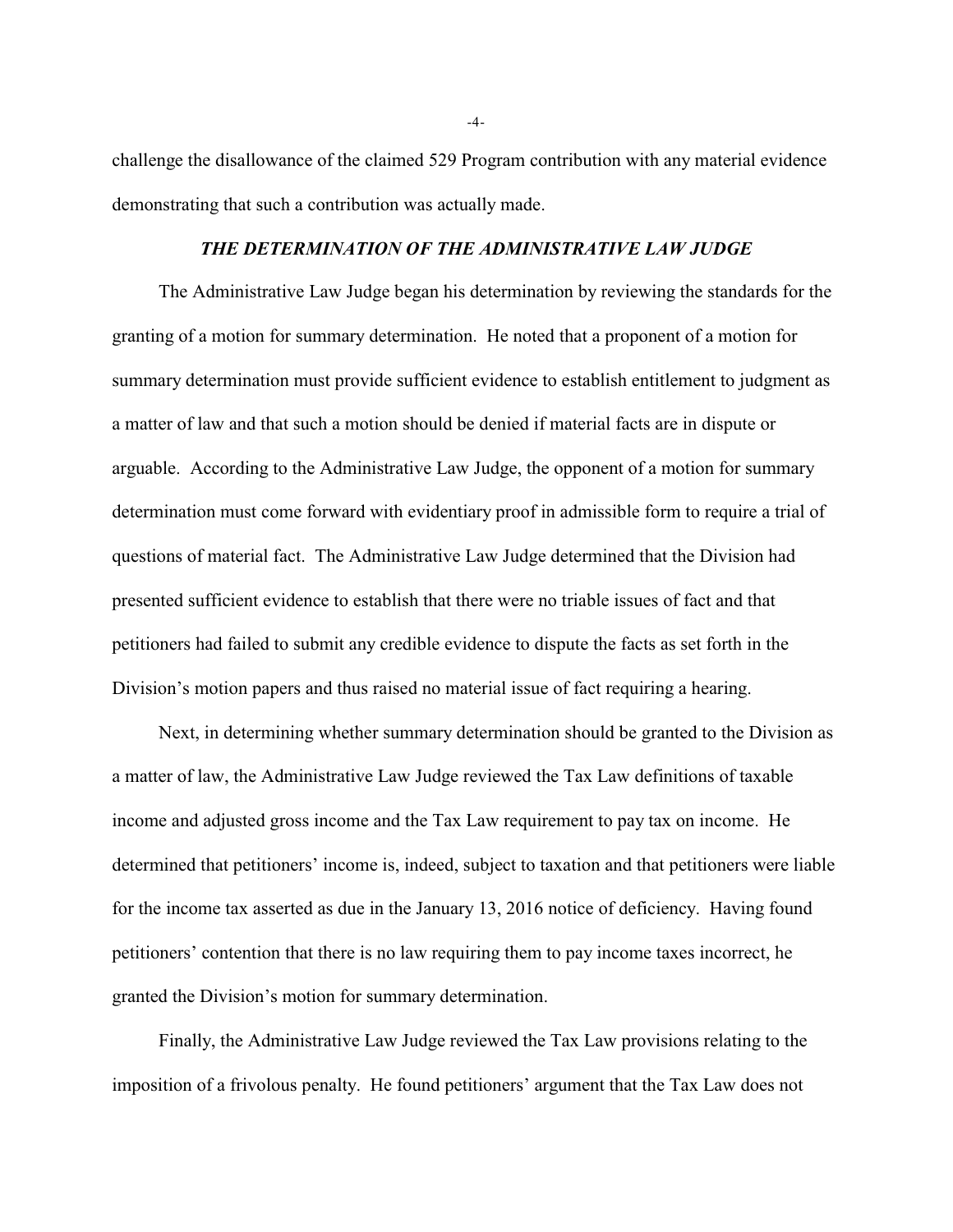require them to pay income tax patently frivolous and accordingly that the facts and circumstances of this matter justify the imposition of a frivolous petition penalty in the amount of \$500.00.

## *ARGUMENTS ON EXCEPTION*

On exception, petitioners continue to assert that the imposition of income taxes is unlawful and that they are not liable for the deficiency asserted as due and owing. Among other assertions, they contend that the  $16<sup>th</sup>$  Amendment to the United States Constitution was never properly ratified and is illegal and they question the legal authority of the IRS and the Division. They disagree with the entire Administrative Law Judge determination and seek reimbursement for their fees.

The Division contends that the Administrative Law Judge correctly determined that petitioners had failed to come forward with any proof in admissible form to require a hearing in this matter. They assert that the Administrative Law Judge properly sustained the notice of deficiency and granted summary determination. Finally, the Division argues that the imposition of a frivolous petition penalty in the amount of \$500.00 was justified and proper*.*

#### *OPINION*

We affirm the determination of the Administrative Law Judge.

The law is clear that a motion for summary determination "shall be granted if, upon all the papers and proof submitted, the administrative law judge finds that it has been established sufficiently that no material and triable issue of fact is presented" (20 NYCRR 3000.9 [b] [1]). Such a motion is subject to the same provisions as a motion for summary judgment pursuant to CPLR 3212 (20 NYCRR 3000.9 [c]). "The proponent of a summary judgment motion must

-5-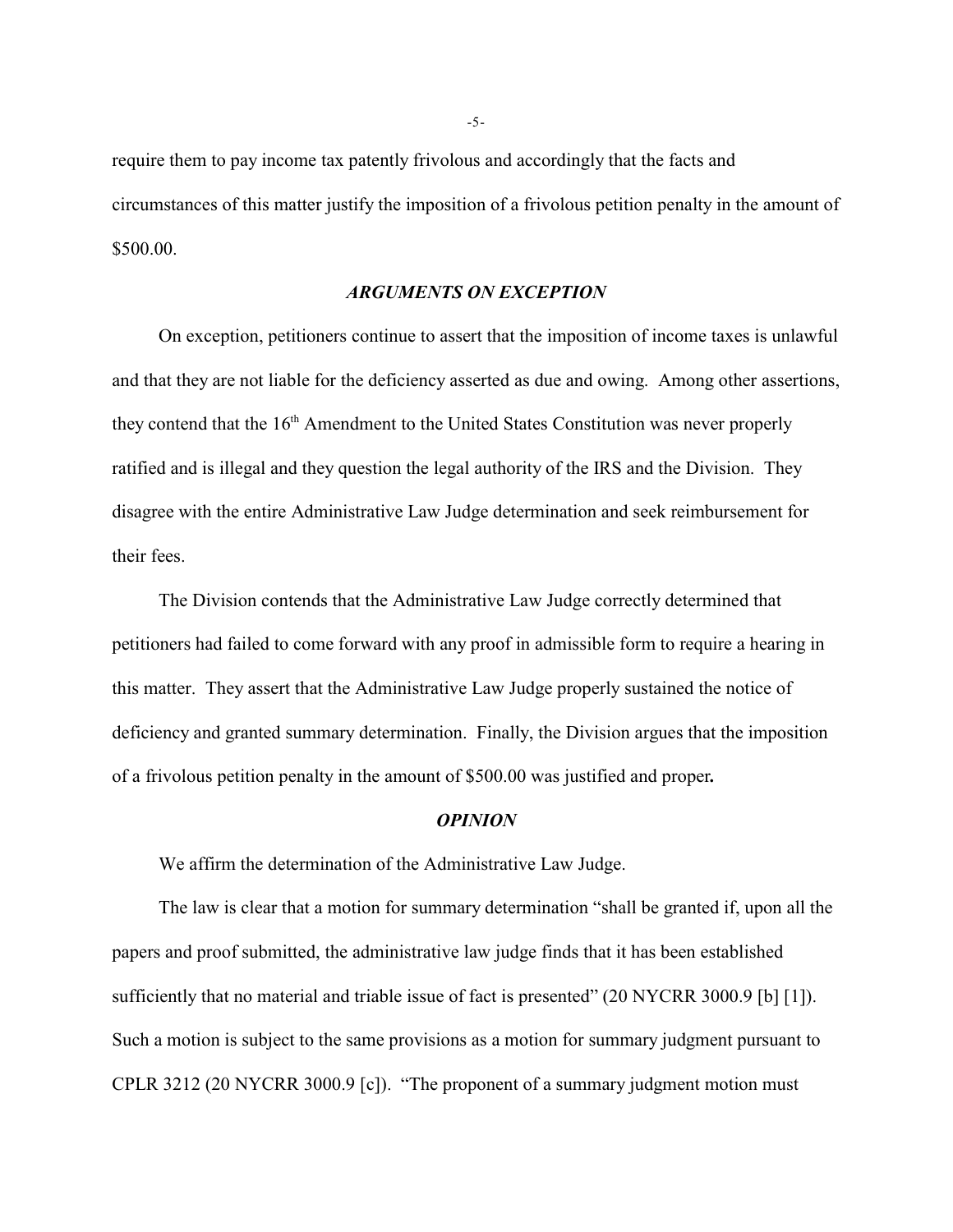make a prima facie showing of entitlement to judgment as a matter of law, tendering sufficient evidence to eliminate any material issues of fact from the case" (*Winegrad v New York Univ. Med. Ctr.*, 64 NY2d 851, 853 [1985], *citing Zuckerman v City of New York*, 49 NY2d 557, 562 [1980]). As summary judgment is the procedural equivalent of a trial, it should be denied if there is any doubt as to the existence of a triable issue or where the material issue of fact is arguable (*Glick & Dolleck v Tri-Pac Export Corp.*, 22 NY2d 439 [1968]). If material facts are in dispute, or if contrary inferences may be drawn reasonably from undisputed facts, then a full trial is warranted and the case should not be decided on a motion (*Gerard v Inglese*, 11 AD2d 381 [2d Dept 1960]). "To defeat a motion for summary judgment, the opponent must . . . produce 'evidentiary proof in admissible form sufficient to require a trial of material questions of fact on which he rests his claim . . . '" (*Whelan v GTE Sylvania*, 182 AD2d 446, 449 [1st Dept 1992], *quoting Zuckerman v City of New York*, 49 NY2d at 562).

Here, the evidence submitted by the Division shows that petitioners claimed, as a New York subtraction, an \$11,100.00 contribution to the 529 Program. The Division's audit revealed that: (i) neither petitioner made any contributions to the 529 Program in 2012; and (ii) neither petitioner held an account with the 529 Program. The Division, thereafter, disallowed the claimed subtraction, which resulted in the deficiency at issue. The Division has, thus, made a prima facie showing of entitlement to summary determination.

Where, as here, a notice of deficiency has a rational basis and has been properly issued, a presumption of correctness attaches to it and petitioner bears the burden of proving that the proposed deficiency is erroneous (*see Matter of Thomas*, Tax Appeals Tribunal, April 19, 2001; *Matter of Gilmartin v Tax Appeals Trib*., 31 AD3d 1008 [3d Dept 2006]; *Matter of Leogrande*

-6-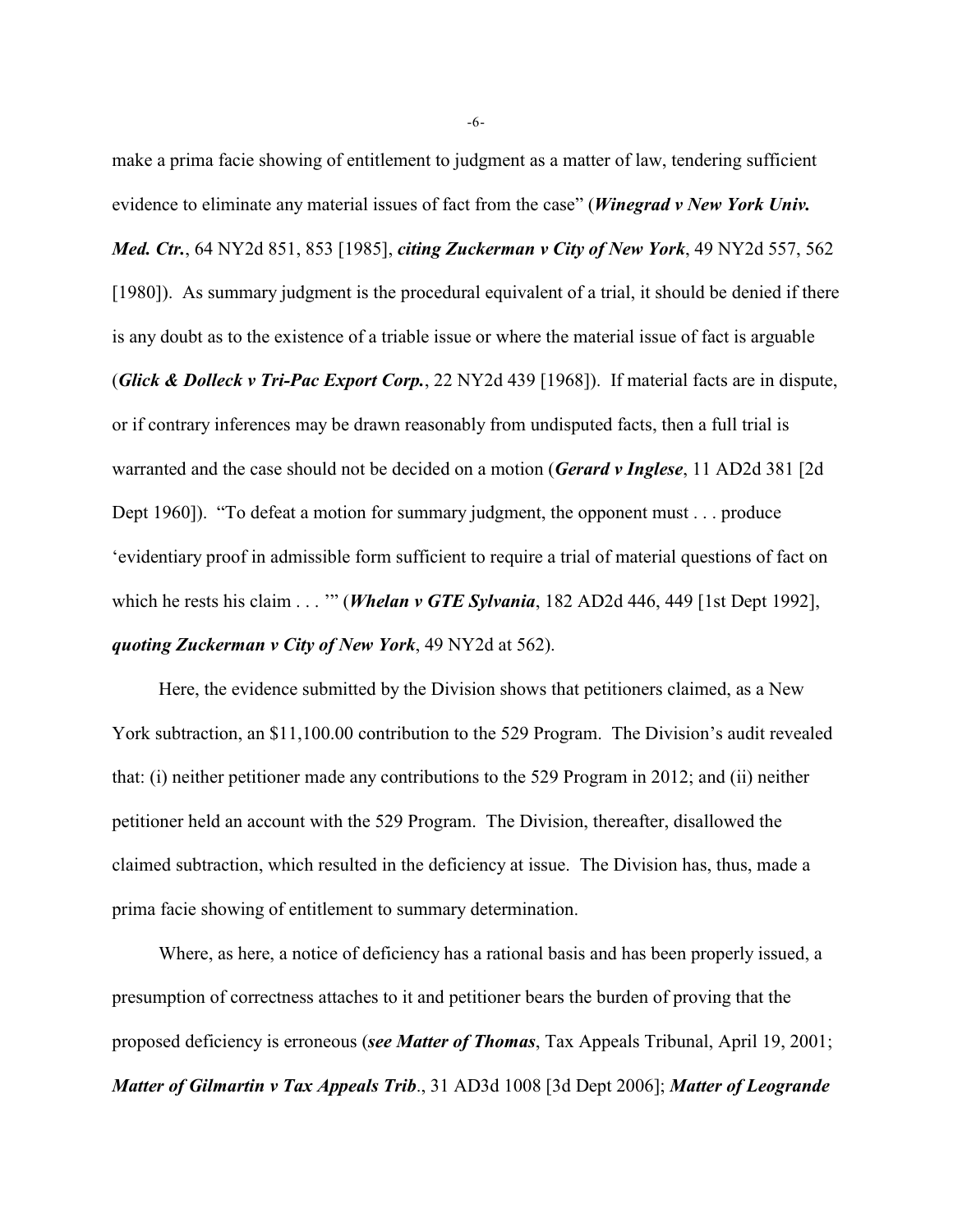*v Tax Appeals Trib.*, 187 AD2d 768 [3d Dept 1992]; Tax Law § 689 [e]; 20 NYCRR 3000.15 [d] [5]). In response to the Division's motion, it was incumbent upon petitioners to establish that they had, in fact, made a contribution to a qualified 529 Program thereby warranting the reduction in the amount of taxable income for the 2012 tax year. Petitioners, however, made no attempt to demonstrate such a contribution and introduced no evidence that could support a claim of either the unreasonableness of the assessment or the incorrectness of the tax assessed. Instead, they argued that the deficiency determination is an illegal debt that does not apply to them.<sup>1</sup> On exception, they also argue that no law requires them to pay taxes; that there is no lawful income tax; that the Federal Reserve is a private company; that the  $16<sup>th</sup>$  Amendment to the United States Constitution was never properly ratified and is illegal; and that the IRS and the Division are private corporations and are operating under color of law.

Tax Law § 601 imposes an income tax on the New York taxable income of its residents.

Tax Law § 611 (a) defines New York taxable income as follows:

"The New York taxable income of a resident individual shall be his New York adjusted gross income less his New York deduction and New York exemptions, as determined under this part."

Tax Law § 612 (a) defines New York adjusted gross income as follows:

"The New York adjusted gross income of a resident individual means his federal adjusted gross income as defined in the laws of the United States for the taxable year, with the modifications specified in this section."

In turn, Internal Revenue Code (IRC) (26 USC) § 62 (a) defines federal adjusted gross

income in the case of an individual, as "gross income minus the following deductions:  $\dots$ ."

 $1$  Petitioners submitted a copy of HJR 192 and a copy of the 13th Amendment to the United States Constitution. HJR 192 is the House Joint Resolution that took the United States off the gold standard in 1933 and the 13th Amendment abolished slavery. Petitioners have offered no explanation as to how these documents relate to the present proceeding nor is their relevance readily apparent.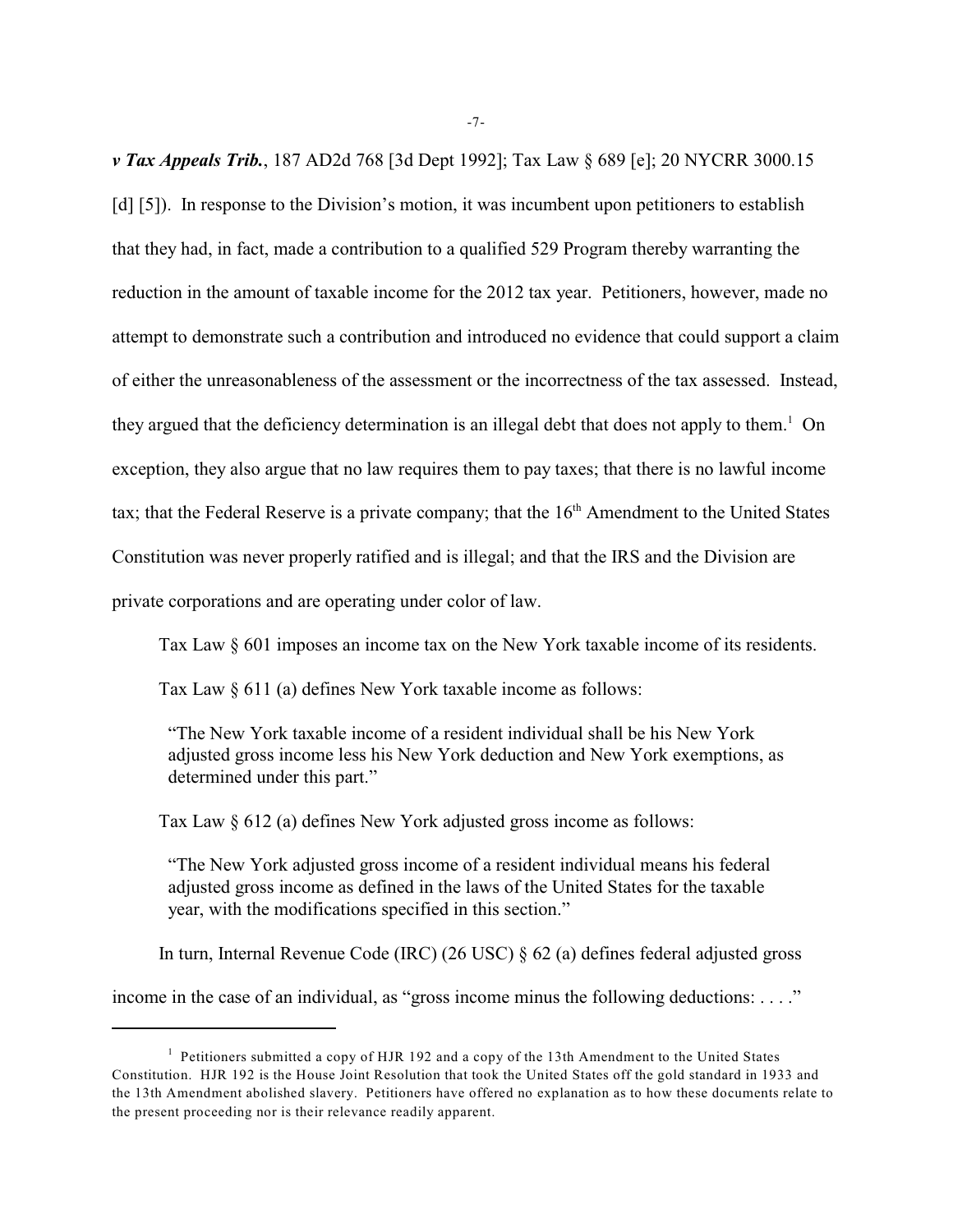Gross income includes compensation for services, interest income, income from discharge of indebtedness, and taxable social security income (IRC [26 USC] §§ 61, 86). Thus, contrary to petitioners' arguments, there are laws making them liable for income tax and petitioners are liable for the tax as asserted in the January 13, 2016 notice of deficiency. Petitioners' other contentions are typical "tax protester" claims that have been rejected by the courts on many occasions (*see e.g.*, *Ficalora v Commr.*, 751 F2d 85 [2nd Cir 1984]; *Crain v Commr.*, 737 F2d 1417 [5th Cir 1984]; *Schiff v Commr.*, TC Memo 1992-183; *Woods v Commr.*, 91 TC 88 [1988]). We similarly reject such claims. Therefore, as petitioners have failed to submit any proof to demonstrate that the notice of deficiency was erroneous, we agree with the Administrative Law Judge's conclusion that summary determination is properly granted in this matter.

Finally, Tax Law § 2018 provides that:

"If any petitioner commences or maintains a proceeding in the division of tax appeals primarily for delay, or if the petitioner's position in such proceeding is frivolous, then the tax appeals tribunal may impose a penalty against such petitioner of not more than five hundred dollars" (*see also* 20 NYCRR 3000.21).

Arguments like those made by petitioners (i.e., that the income tax is illegal and that the Tax Law does not apply to them) have repeatedly been deemed meritless and frivolous and have been soundly rejected by the courts (*see Ficalora v Commr.*; *Crain v Commr.*; *Schiff v Commr.*; *Woods v Commr.*). In *Schiff***,** the court labeled similar arguments "specious" and "a waste of judicial resources." The frivolous petition penalty is appropriate where an assertion has been soundly rejected by the courts and absolutely no basis for the assertion can be found (*Matter of*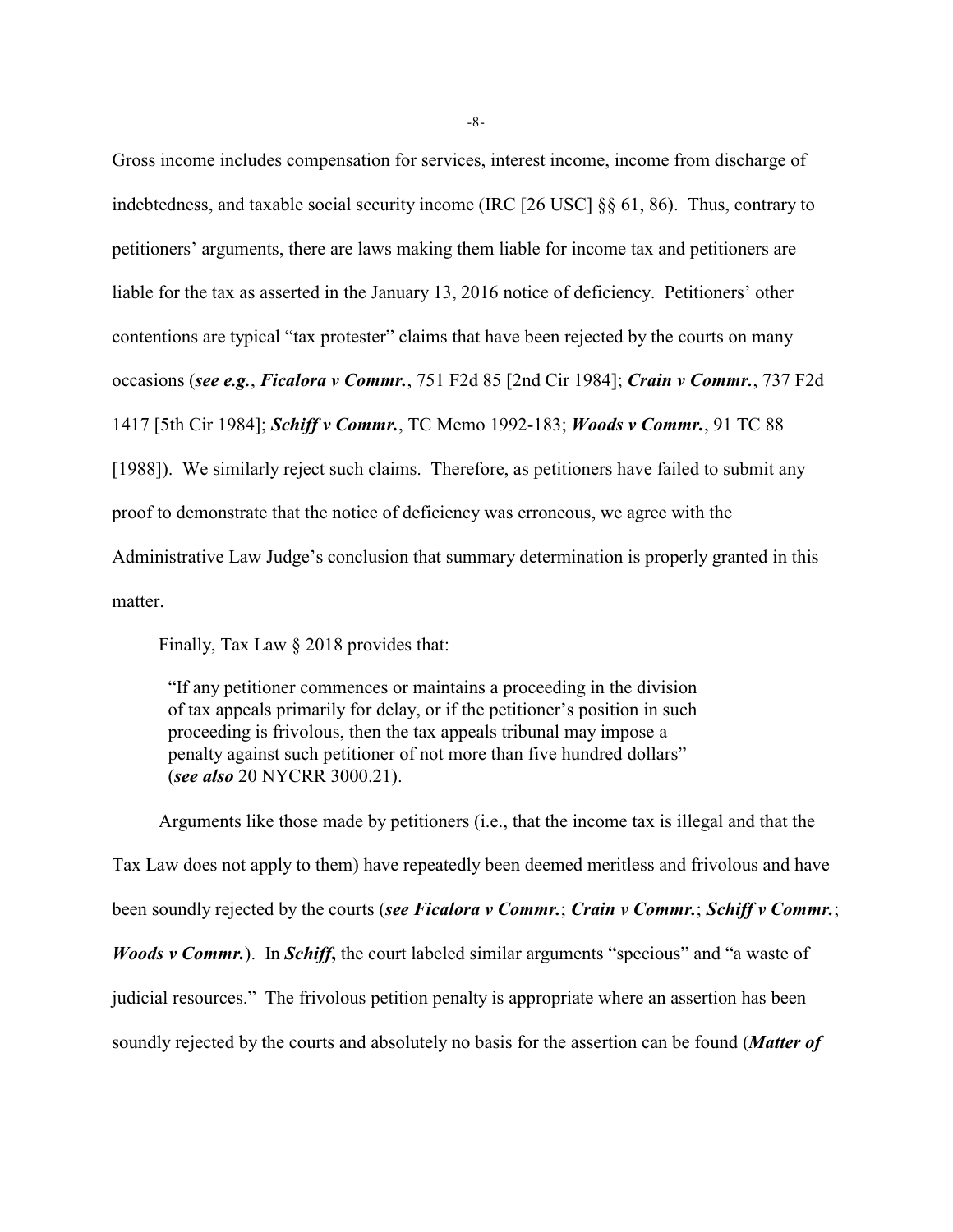*Thomas*, Tax Appeals Tribunal, April 19, 2001). Petitioners' arguments are of this sort and we therefore affirm the imposition of the \$500.00 penalty against them.

Accordingly, it is ORDERED, ADJUDGED and DECREED that:

- 1. The exception of David and Tarcia Randle is denied;
- 2. The determination of the Administrative Law Judge is affirmed;
- 3. The petition of David and Tarcia Randle is denied;
- 4. The notice of deficiency dated January 13, 2016 is sustained; and
- 5. The penalty of \$500.00 imposed against petitioners for filing a frivolous petition is sustained.